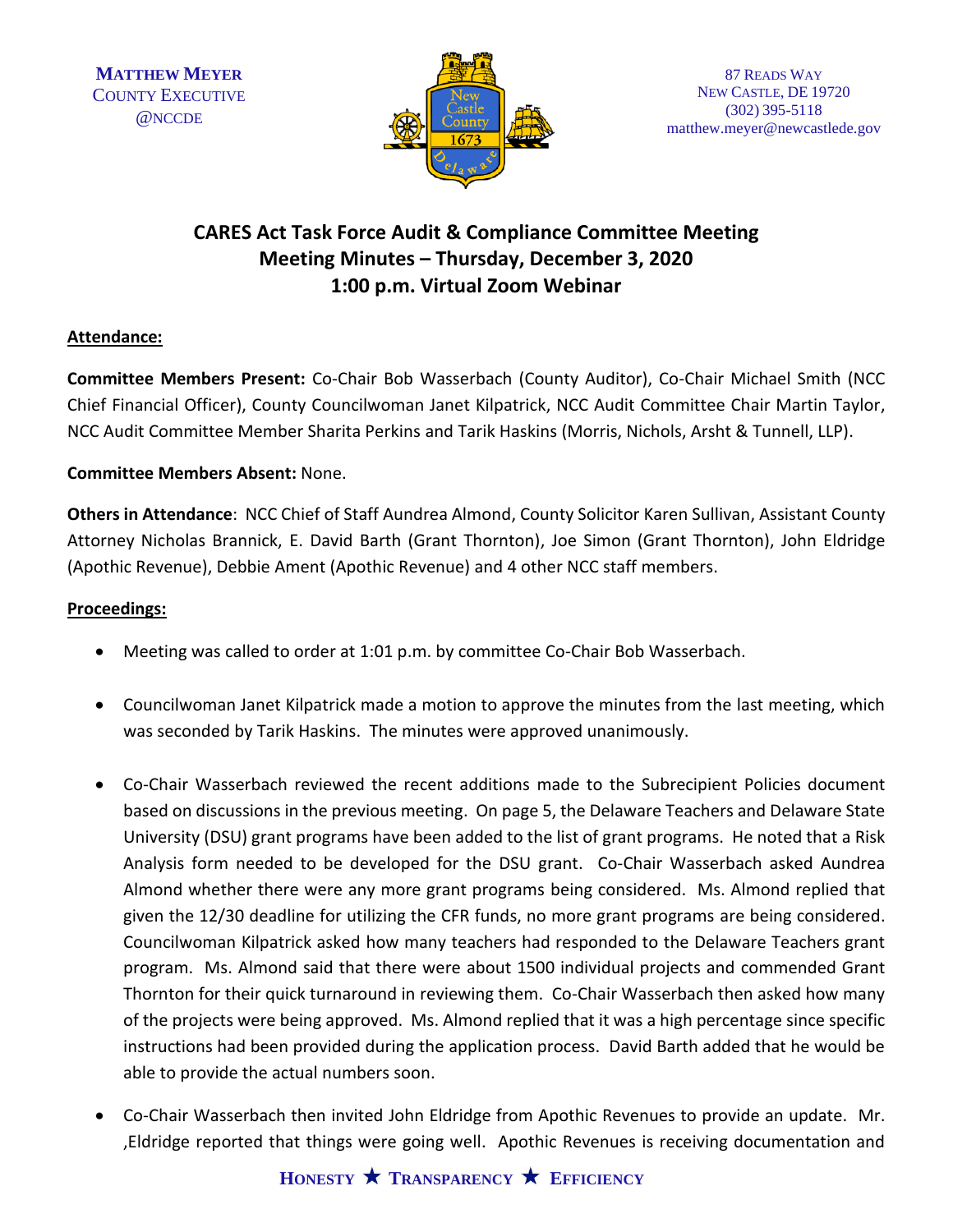workbooks back as grants are starting to close out. They have seen a good mix in the responses from the various grants – Winter Ready Restaurants grant, Innovations grant, etc. He felt that the approaching 12/30 deadline was pushing organizations to work promptly. Co-Chair Wasserbach added that the restaurants seem to be on-track with getting the winter-ready equipment installed. He informed Councilwoman Kilpatrick that he had reached out to Bryon Short from the Delaware Contractors Association and they were willing to help the restaurants with the equipment installation if needed.

- Co-Chair Wasserbach asked Co-Chair Michael Smith what would happen if grant recipients were not able to expend the funds by 12/30. Co-Chair Smith responded that as per the certification process, the grant recipients know that if the 12/30 deadline does not change, they should send back excess funds to the County. He added that the number of organizations who have not responded to multiple contact attempts by the County's Finance Office is down to only five. All of these grant amounts are small.
- Co-Chair Smith also provided an update on the funds transferred to the State of Delaware. He said that a Memorandum of Understanding (MOU) has been executed with the State's Department of Labor. An MOU has been completed (but not yet signed by the County Executive) for the six costsharing programs, and three other MOUs are in draft form. David Barth added that Grant Thornton will be providing administrative support to the County on the funds transferred to the State. This would include help with reporting on these. Co-Chair Wasserbach added that a call was planned with him, Co-Chair Michael Smith and Grant Thornton on what needs to be done with subrecipient monitoring of the State programs.
- Co-Chair Wasserbach asked the committee members if they had any further questions. There were none and Councilwoman Kilpatrick commended the committee for the work done so far. Since there were no more questions from the committee members, Co-Chair Wasserbach asked the committee members for their availability for the next meeting. It was decided to have the next meeting on Thursday, December  $17<sup>th</sup>$ , 2020 at 1:00 p.m. Co-Chair Smith added that hopefully a clearer picture would emerge by then on whether the deadline for using CRF funds was being extended. He added that in the meantime, his office had received some pre-approval requests from volunteer fire companies as a result of a meeting he had with them in November. He said that while reimbursements could wait until after the 12/30 deadline, pre-approval requests needed to be decided upon before the deadline. Councilwoman Kilpatrick said that the Hockessin Fire Company had to bring in a few outside firefighters since a few of their firefighters had contracted COVID-19. She asked whether that would be a reimbursable expense. Co-Chair Smith replied yes, both COVID-19 sick time of employees and replacement costs (i.e., of the outside firefighters) are covered. He'd encourage the Hockessin Fire Company to send in a request for reimbursement and his office could

**HONESTY TRANSPARENCY EFFICIENCY**